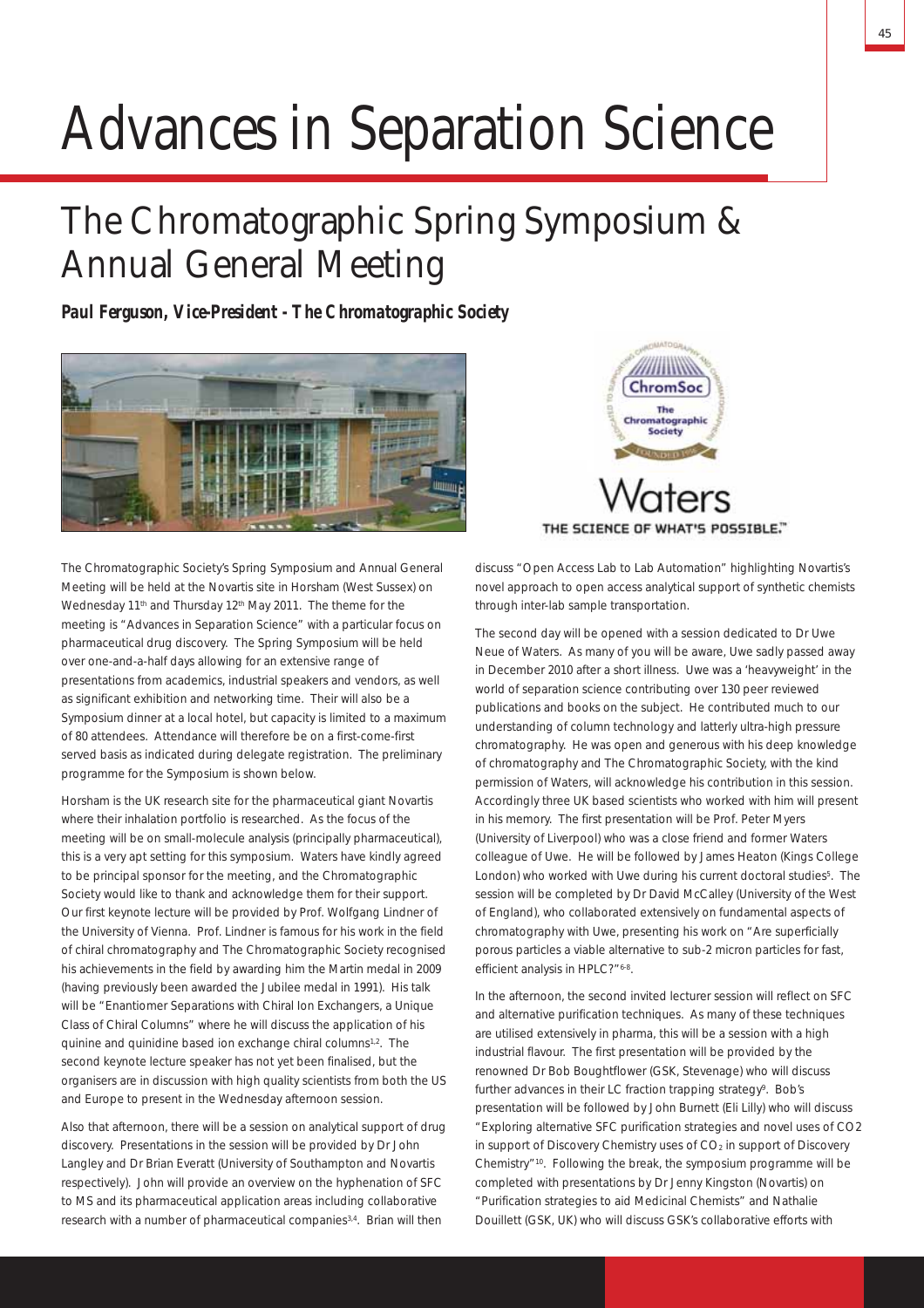Dynamic Extractions on "Potential for the Application of Counter Current Chromatography in Chemical Development".

On both days there will be sessions dedicated to vendor presentations which will mesh with the invited speaker programme. In these sessions the vendors will provide insight into their current product portfolios and the application of their technologies to small molecule separations. These presentations are always scientifically strong and form a key aspect of the Spring Symposium. Vendors interested in sponsoring this event should contact our Secretariat Meeting Makers (see contact details below)

The Chromatographic Society's Annual General Meeting will also be held over the lunchtime of the second day of the symposium. All members of the Chromatographic Society are strongly urged to attend this and contribute their thoughts on the Society's direction. Nonmembers are also welcome to attend and learn more about the Society and our many outreach activities for the promotion of separation science in the UK and Europe.

A limited number of bursaries are being provided by the Chromatographic Society for students wishing to attend this meeting. Requests for these bursaries should be directed to Dr Amjad Khan (Amjad.Khan@astrazeneca.com). Registration for this meeting is now open and can be accessed through the Chromatographic Society website (http://www.chromsoc.com/ChromsocEvents.aspx). All enquiries for the meeting should be directed to our secretariat Meeting Makers (chromsoc@meetingmakers.co.uk). Further agenda updates will also be available on the Chromatographic Society website (http://www.chromsoc.com/ChromsocEvents.aspx).

#### References

- 1. Hoffmann Christian V.; Pell, Reinhard; Lammerhofer, Michael; Lindner, Wolfgang. Synergistic Effects on Enantioselectivity of Zwitterionic Chiral Stationary Phases for Separations of Chiral Acids, Bases, and Amino Acids by HPLC. Analytical Chemistry (2008), 80 (22), 8780–8789.
- 2. Hoffmann Christian V.; Reischl, Roland; Maier, Norbert M.; Lämmerhofer, Michael; Lindner, Wolfgang. Stationary phase-related investigations of quinine-based zwitterionic chiral stationary phases operated in anion-, cation-, and zwitterion-exchange modes. Journal of Chromatography A (2009), 1216 (7), 1147-1156
- 3. Thite, Mohini A.; Boughtflower, Robert; Caldwell, Jeff; Hitzel, Laure; Holyoak, Clare; Lane, Stephen J.; Oakley, Paul; Pullen, Frank S.; Richardson, Stefan; Langley, G. John. Ionisation in the absence of high voltage using supercritical fluid chromatography: a possible rout to increased signal. Rapid Communications in Mass Spectrometry (2008), 22(22), 3673-3682.
- 4. Brondz, Ilia; Ekeberg, Dag; Bell, David S.; Annino, Amy R.; Hustad, Jan Arild; Svendsen, Robert; Vlachos, Vaso; Oakley, Paul; Langley, G. John; Mohini, Thite; Amaury, Cazenave-Gassiot; Mikhalitsyn, Felix. Nature of the main contaminant in the drug primaquine diphosphate: SFC and SFC-MS methods of analysis. Journal of Pharmaceutical and Biomedical Analysis (2007), 43(3), 937-944.
- 5. Petersson, Patrik; Frank, Andre; Heaton, James; Euerby, Melvin R. Maximizing peak capacity and separation speed in liquid chromatography. Journal of Separation Science (2008), 31(13), 2346-2357.
- 6. McCalley, David V. Instrumental considerations for the effective operation of short, highly efficient fused-core columns. Investigation of performance at high flow rates and elevated temperatures. Journal of Chromatography, A (2010), 1217(27), 4561-4567.
- 7. Fallas, Morgane M.; Neue, Uwe D.; Hadley, Mark R.; McCalley, David V. Further investigations of the effect of pressure on retention in ultra-high-pressure liquid chromatography. Journal of Chromatography, A (2010), 1217(3), 276-284.
- 8. Fallas, Morgane M.; Neue, Uwe D.; Hadley, Mark R.; McCalley, David V. Investigation of the effect of pressure on retention of small molecules using reversedphase ultra-high-pressure liquid chromatography. Journal of Chromatography, A (2008), 1209(1-2), 195-205.
- 9. Underwood, Tim; Boughtflower, Robert J.; Brinded, Keith A. The development and industrial application of automated preparative HPLC. Handbook of Analytical Separations (2000), 1 (Separation Methods in Drug Synthesis and Purification), 293-336.
- 10. White, Craig; Burnett, John. Integration of supercritical fluid chromatography into drug discovery as a routine support tool. Journal of Chromatography, A (2005), 1074(1-2), 175-185.

## Chromatographic Society Spring Symposium & AGM 11th-12th May 2010, Novartis, Horsham, UK Advances in Separation Science

*Note preliminary agenda: Speakers, topic areas or presentation times may be subject to change*

#### DAY<sub>1</sub>

- 12:00 Registration and light buffet lunch
- 13:00 Welcome address Alan Handley (President of the Chromatographic Society)

#### Session 1: Current state-of –the art and future directions

13:15 Keynote Lecture 1:

Prof. Wolfgang Lindner (University of Vienna, Austria) Enantiomer Separations with Chiral Ion Exchangers, a Unique Class of Chiral Columns

14:00 Keynote Lecture 2: TBC

#### Scientific Vendor Presentations 1

14:40 Gold sponsor seminar: Dr Rui Chen (Waters SFC) Harnessing the power of Sub 2  $\mu$ m Chromatographic Particles in Supercritical Fluid Chromatography

#### 15:20 Tea Break

- Scientific Vendor Presentations 2
- 15:40 Vendor lecture
- 16:00 Vendor lecture
- 16:20 Vendor lecture
- 16:40 Tea Break

#### Session 2: Invited lectures: Analytical Support of Drug Discovery

- 17:00 **Dr John Langley** (University of Southampton, UK) Achiral SFC-MS and Small Molecules – An Analyst's View
- 17:30 Dr Brian Everatt (Novartis, UK) – Open Access Lab to Lab Automation
- 18:00 Close of Day 1 and Evening Arrangements
- 19:30 Symposium Dinner